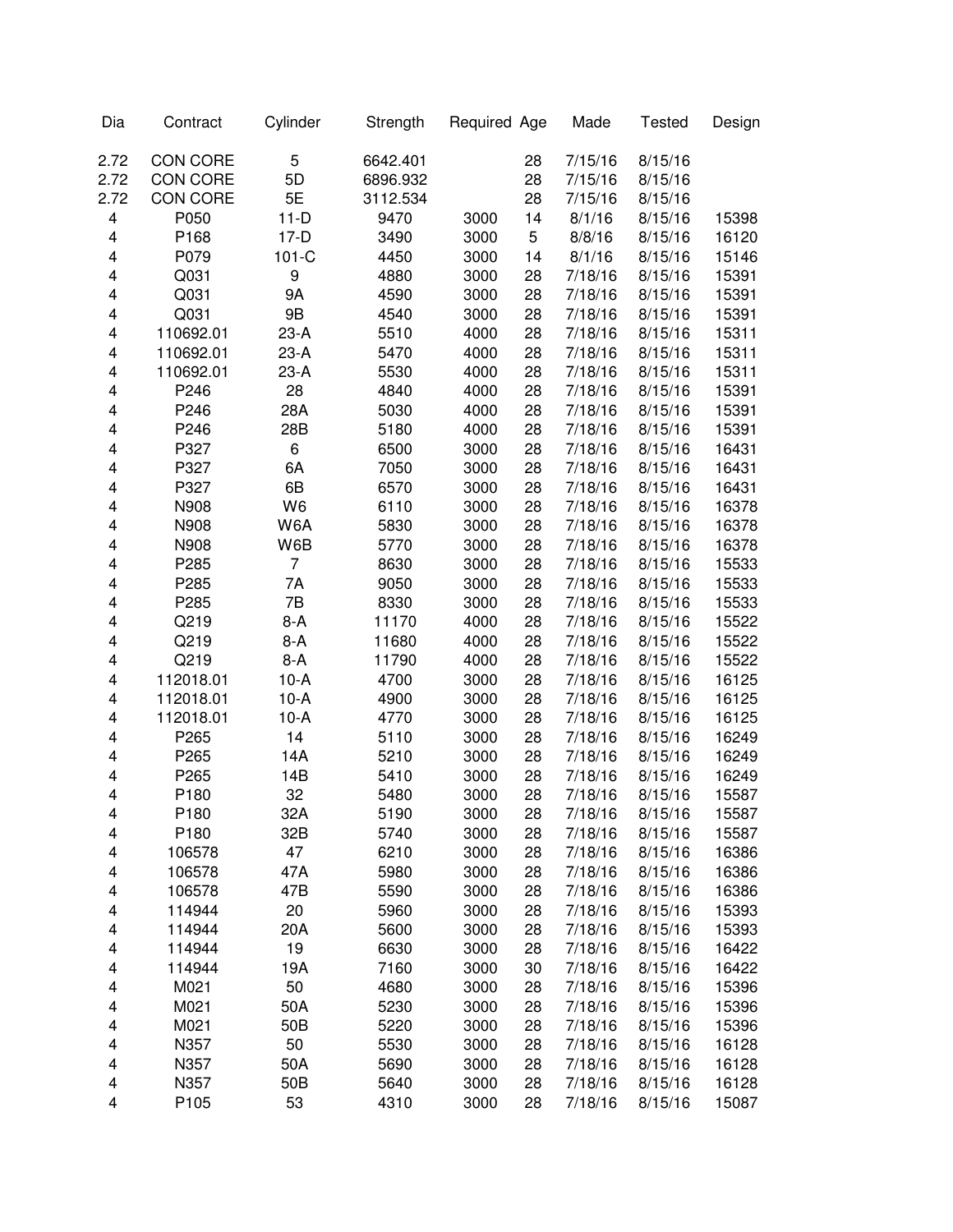| 4      | P <sub>105</sub> | 53A            | 4420         | 3000         | 28       | 7/18/16            | 8/15/16            | 15087          |
|--------|------------------|----------------|--------------|--------------|----------|--------------------|--------------------|----------------|
| 4      | P105             | 53B            | 3420         | 3000         | 28       | 7/18/16            | 8/15/16            | 15087          |
| 4      | 115746           | 70             | 6160         | 3000         | 28       | 7/18/16            | 8/15/16            | 16360          |
| 4      | 115746           | 70A            | 6320         | 3000         | 28       | 7/18/16            | 8/15/16            | 16360          |
| 4      | 115746           | 70B            | 6020         | 3000         | 28       | 7/18/16            | 8/15/16            | 16360          |
| 4      | N114             | 73             | 3920         | 3000         | 28       | 7/18/16            | 8/15/16            | 14202          |
| 4      | N114             | 73A            | 3920         | 3000         | 28       | 7/18/16            | 8/15/16            | 14202          |
| 4      | N114             | 73B            | 4000         | 3000         | 28       | 7/18/16            | 8/15/16            | 14202          |
| 4      | P201             | 88A            | 4840         | 3000         | 29       | 7/17/16            | 8/15/16            | 15599          |
| 4      | P201             | 88A            | 3790         | 3000         | 29       | 7/17/16            | 8/15/16            | 15599          |
| 4      | P201             | 88A            | 5240         | 3000         | 29       | 7/17/16            | 8/15/16            | 15599          |
| 4      | P201             | 89A            | 4870         | 3000         | 29       | 7/17/16            | 8/15/16            | 15599          |
| 4      | P201             | 89A            | 3870         | 3000         | 29       | 7/17/16            | 8/15/16            | 15599          |
| 4      | P201             | 89A            | 3640         | 3000         | 29       | 7/17/16            | 8/15/16            | 15599          |
| 4      | P047             | 121A           | 6450         | 3000         | 28       | 7/18/16            | 8/15/16            | 15199          |
| 4      | P047             | 121A           | 6630         | 3000         | 28       | 7/18/16            | 8/15/16            | 15199          |
| 4      | P047             | 121A           | 6940         | 3000         | 28       | 7/18/16            | 8/15/16            | 15199          |
| 4      | P047             | 122-A          | 4410         | 3000         | 28       | 7/18/16            | 8/15/16            | 15199          |
| 4      | P047             | 122-A          | 4570         | 3000         | 28       | 7/18/16            | 8/15/16            | 15199          |
| 4      | P047             | 122-A          | 4610         | 3000         | 28       | 7/18/16            | 8/15/16            | 15199          |
| 4      | P230             | 123            | 1720         | 3000         | 28       | 7/18/16            | 8/15/16            | 16343          |
| 4      | P230             | 123A           | 1720         | 3000         | 28       | 7/18/16            | 8/15/16            | 16343          |
| 4      | P230             | 123B           | 1740         | 3000         | 28       | 7/18/16            | 8/15/16            | 16343          |
| 6      | P300             | 14             | 6870         | 3000         | 28       | 7/18/16            | 8/15/16            | 16258          |
| 6      | P300             | 14A            | 6170         | 3000         | 28       | 7/18/16            | 8/15/16            | 16258          |
| 6      | P300             | 15             | 6360         | 3000         | 28       | 7/18/16            | 8/15/16            | 16258          |
| 6      | P300             | 15A            | 6350         | 3000         | 28       | 7/18/16            | 8/15/16            | 16258          |
| 6      | P300             | 16             | 6760         | 3000         | 28       | 7/18/16            | 8/15/16            | 16258          |
| 6      | P300             | 16A            | 6780         | 3000         | 28       | 7/18/16            | 8/15/16            | 16258          |
| 4      | M384             | 154            | 5230         | 3000         | 28       | 7/18/16            | 8/15/16            | 16286          |
| 4      | M384             | 154A           | 5460         | 3000         | 28       | 7/18/16            | 8/15/16            | 16286          |
| 4      | M384             | 154B           | 5550         | 3000         | 28       | 7/18/16            | 8/15/16            | 16286          |
| 4      | M384             | 155            | 6030         | 4000         | 28       | 7/18/16            | 8/15/16            | 16412          |
| 4      | M384             | 155A           | 6220         | 4000         | 28       | 7/18/16            | 8/15/16            | 16412          |
| 4      | M384             | 155B           | 6380         | 4000         | 28       | 7/18/16            | 8/15/16            | 16412          |
| 4      | P079             | 100            | 4880         | 4000         | 28       | 7/18/16            | 8/15/16            | 15146          |
|        |                  |                |              |              |          |                    |                    |                |
| 4<br>4 | P079<br>P079     | 100A<br>100B   | 5310<br>5080 | 4000<br>4000 | 28<br>28 | 7/18/16<br>7/18/16 | 8/15/16<br>8/15/16 | 15146<br>15146 |
|        |                  |                | 5070         |              |          |                    | 8/15/16            |                |
| 4      | J3663            | 185-A          |              | 3000         | 28       | 7/18/16            |                    |                |
| 4      | J3663            | 185-A          | 4840<br>4960 | 3000         | 28       | 7/18/16<br>7/18/16 | 8/15/16            |                |
| 4      | J3663            | 185-A          |              | 3000         | 28       |                    | 8/15/16            |                |
| 4      | N266             | 194            | 5420         | 3000         | 28       | 7/18/16            | 8/15/16            | 13025          |
| 4      | N266             | 194A           | 5100         | 3000         | 28       | 7/18/16            | 8/15/16            | 13025          |
| 4      | N266             | 194B           | 5090         | 3000         | 28       | 7/18/16            | 8/15/16            | 13025          |
| 4      | N266             | 194-E          | 5000         | 3000         | 28       | 7/18/16            | 8/15/16            | 13025          |
| 4      | N266             | 194-F          | 5820         | 3000         | 28       | 7/18/16            | 8/15/16            | 13025          |
| 4      | N266             | 194-G          | 5630         | 3000         | 28       | 7/18/16            | 8/15/16            | 13025          |
| 4      | M305             | DR-272         | 7700         | 3000         | 28       | 7/18/16            | 8/15/16            | 13108          |
| 4      | M305             | <b>DR-272A</b> | 8170         | 3000         | 28       | 7/18/16            | 8/15/16            | 13108          |
| 4      | M305             | <b>DR-272B</b> | 7750         | 3000         | 28       | 7/18/16            | 8/15/16            | 13108          |
| 4      | M950             | 314            | 5510         | 3000         | 28       | 7/18/16            | 8/15/16            | 16059          |
| 4      | M950             | 314A           | 5330         | 3000         | 28       | 7/18/16            | 8/15/16            | 16059          |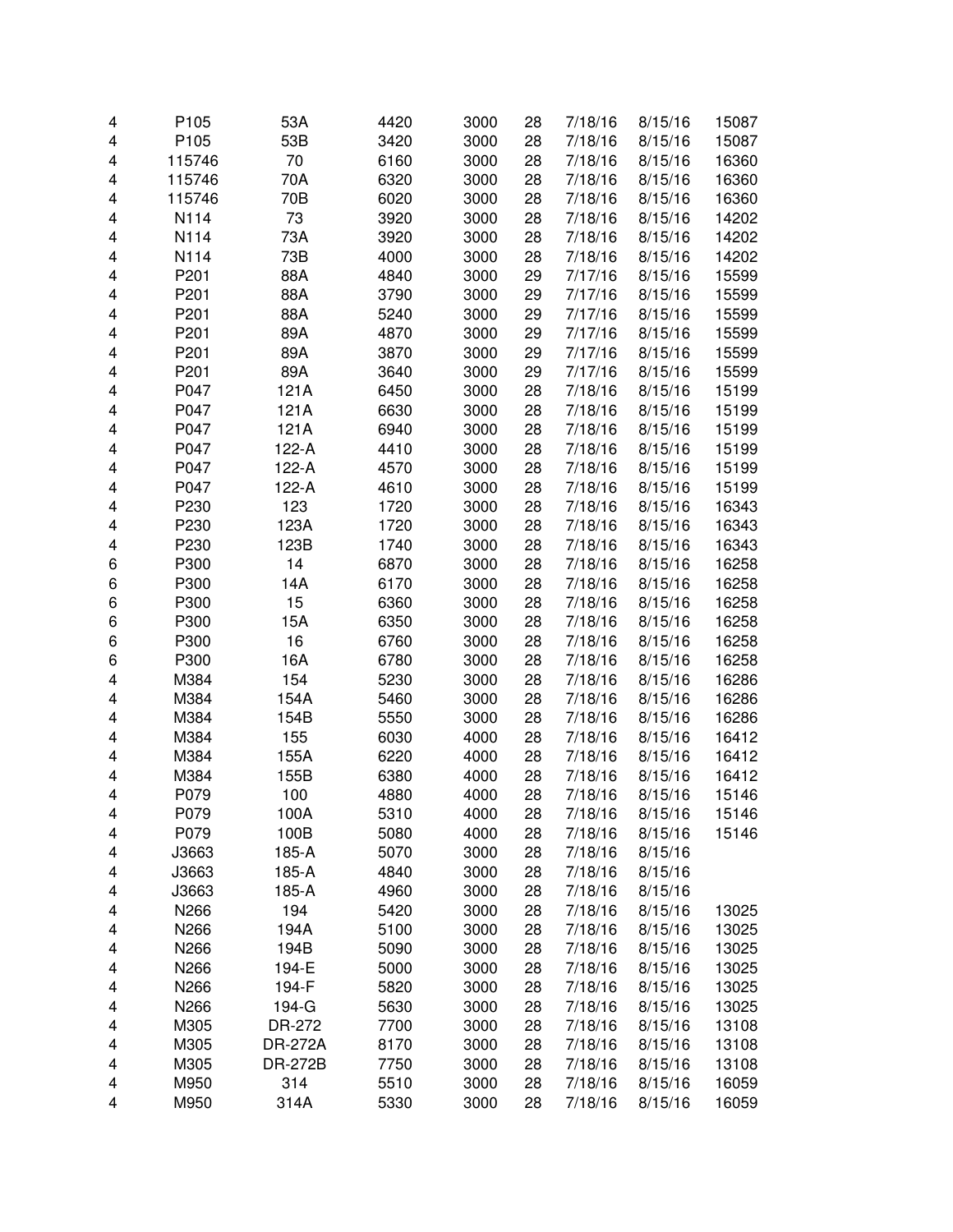| 4 | M950   | 314B           | 5460 | 3000 | 28             | 7/18/16 | 8/15/16 | 16059 |
|---|--------|----------------|------|------|----------------|---------|---------|-------|
| 4 | J363   | BELL-360A      | 4160 | 3000 | 28             | 7/18/16 | 8/15/16 | 14198 |
|   |        | BELL-360A      |      |      |                | 7/18/16 |         |       |
| 4 | J363   |                | 4380 | 3000 | 28             |         | 8/15/16 | 14198 |
| 4 | J363   | BELL-360A      | 3950 | 3000 | 28             | 7/18/16 | 8/15/16 | 14198 |
| 4 | N228   | 77-C           | 5160 | 4000 | 7              | 8/9/16  | 8/16/16 | 16129 |
| 4 | N228   | 78-C           | 5250 | 4000 | 7              | 8/9/16  | 8/16/16 | 16129 |
| 4 | N228   | 79-C           | 5490 | 4000 | $\overline{7}$ | 8/9/16  | 8/16/16 | 16129 |
| 4 | N228   | 80-C           | 6070 | 4000 | $\overline{7}$ | 8/9/16  | 8/16/16 | 16129 |
| 4 | N228   | $81-C$         | 5610 | 4000 | $\overline{7}$ | 8/9/16  | 8/16/16 | 16129 |
| 4 | N228   | 82-C           | 5850 | 4000 | $\overline{7}$ | 8/9/16  | 8/16/16 | 16129 |
| 4 | N228   | 83-C           | 5600 | 4000 | $\overline{7}$ | 8/9/16  | 8/16/16 | 16129 |
| 4 | N228   | 84-C           | 5760 | 4000 | $\overline{7}$ | 8/9/16  | 8/16/16 | 16129 |
| 4 | N228   | 85-C           | 4640 | 4000 | $\overline{7}$ | 8/9/16  | 8/16/16 | 16129 |
| 4 | P079   | 102-C          | 4630 | 3000 | 14             | 8/2/16  | 8/16/16 | 15146 |
| 4 | 114977 | $1-A$          | 3570 | 3000 | 28             | 7/19/16 | 8/16/16 | 16298 |
| 4 | 114977 | $1-A$          | 3340 | 3000 | 28             | 7/19/16 | 8/16/16 | 16298 |
| 4 | 114977 | $1-A$          | 3420 | 3000 | 28             | 7/19/16 | 8/16/16 | 16298 |
| 4 | Q059   | 1              | 7850 | 3000 | 28             | 7/19/16 | 8/16/16 | 13108 |
| 4 | Q059   | 1A             | 6710 | 3000 | 28             | 7/19/16 | 8/16/16 | 13108 |
| 4 | Q059   | 1B             | 6810 | 3000 | 28             | 7/19/16 | 8/16/16 | 13108 |
| 4 | Q115   | 11             | 4860 | 3000 | 28             | 7/19/16 | 8/16/16 | 5391  |
|   | Q115   |                |      |      |                |         |         | 5391  |
| 4 |        | 11A            | 5060 | 3000 | 28             | 7/19/16 | 8/16/16 |       |
| 4 | Q115   | 11B            | 4810 | 3000 | 28             | 7/19/16 | 8/16/16 | 5391  |
| 4 | 114944 | 21             | 6080 | 3000 | 28             | 7/19/16 | 8/16/16 | 15393 |
| 4 | 114944 | 21A            | 5780 | 3000 | 28             | 7/19/16 | 8/16/16 | 15393 |
| 4 | P246   | 29             | 3920 | 3000 | 28             | 7/19/16 | 8/16/16 | 15391 |
| 4 | P246   | 29A            | 3890 | 3000 | 28             | 7/19/16 | 8/16/16 | 15391 |
| 4 | P246   | 29B            | 3820 | 3000 | 28             | 7/19/16 | 8/16/16 | 15391 |
| 4 | N908   | $W-7$          | 6890 | 3000 | 28             | 7/19/16 | 8/16/16 | 16378 |
| 4 | N908   | $W-7A$         | 6520 | 3000 | 28             | 7/19/16 | 8/16/16 | 16378 |
| 4 | N908   | $W-7B$         | 6540 | 3000 | 28             | 7/19/16 | 8/16/16 | 16378 |
| 4 | N908   | $W-7-AR$       | 6260 | 3000 | 28             | 7/19/16 | 8/16/16 | 16378 |
| 4 | N908   | <b>W-7-AR1</b> | 5970 | 3000 | 28             | 7/19/16 | 8/16/16 | 16378 |
| 4 | N908   | <b>W-7-AR2</b> | 6200 | 3000 | 28             | 7/19/16 | 8/16/16 | 16378 |
| 4 | P327   | 7              | 6510 | 3000 | 28             | 7/19/16 | 8/16/16 | 16431 |
| 4 | P327   | 7A             | 6880 | 3000 | 28             | 7/19/16 | 8/16/16 | 16431 |
| 4 | P327   | 7В             | 6370 | 3000 | 28             | 7/19/16 | 8/16/16 | 16431 |
| 4 | P296   | $13-A$         | 4320 | 3000 | 28             | 7/19/16 | 8/16/16 | 16188 |
| 4 | P296   | $13-A$         | 5270 | 3000 | 28             | 7/19/16 | 8/16/16 | 16188 |
| 4 | P296   | $13-A$         | 5460 | 3000 | 28             | 7/19/16 | 8/16/16 | 16188 |
| 4 | P180   | 34             | 4770 | 3000 | 28             | 7/19/16 | 8/16/16 | 15587 |
| 4 | P180   | 34A            | 4810 | 3000 | 28             | 7/19/16 | 8/16/16 | 15587 |
| 4 | P180   | 34B            | 4760 | 3000 | 28             | 7/19/16 | 8/16/16 | 15587 |
| 4 | P180   | 35             | 4780 | 3000 | 28             | 7/19/16 | 8/16/16 | 15587 |
| 4 | P180   | 35A            | 5140 | 3000 | 28             | 7/19/16 | 8/16/16 | 15587 |
| 4 | P180   | 35B            | 4860 | 3000 | 28             | 7/19/16 | 8/16/16 | 15587 |
| 4 | P247   | 50             | 5520 | 3000 | 28             | 7/19/16 | 8/16/16 | 16130 |
|   | P247   |                |      |      |                |         |         |       |
| 4 |        | 50A            | 5240 | 3000 | 28             | 7/19/16 | 8/16/16 | 16130 |
| 4 | P247   | 50B            | 5420 | 3000 | 28             | 7/19/16 | 8/16/16 | 16130 |
| 4 | M021   | 51             | 7060 | 3000 | 28             | 7/19/16 | 8/16/16 |       |
| 4 | M021   | 51A            | 7310 | 3000 | 28             | 7/19/16 | 8/16/16 |       |
| 4 | M021   | 51B            | 6930 | 3000 | 28             | 7/19/16 | 8/16/16 |       |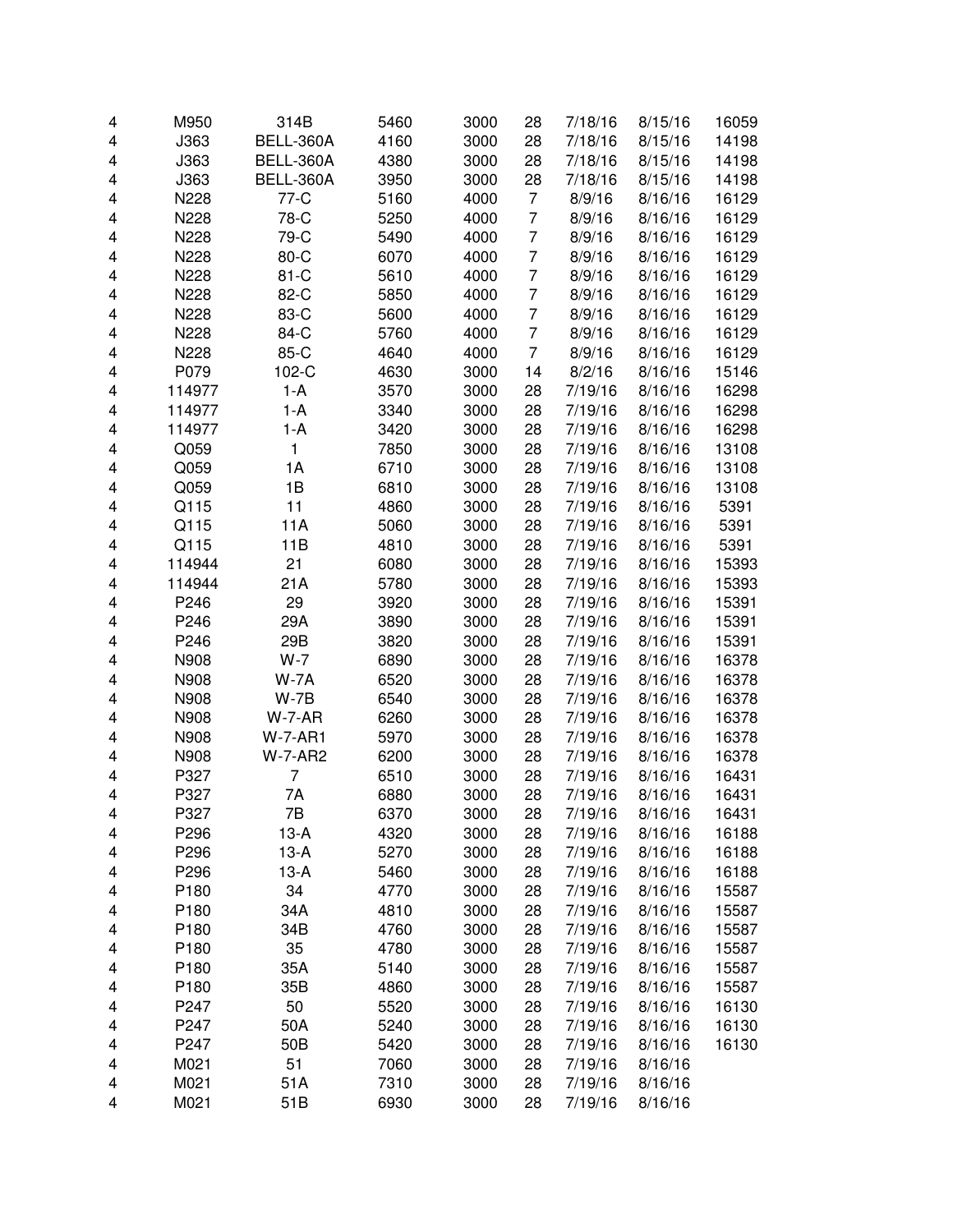| 4 | M021             | 52       | 5230  | 3000 | 28 | 7/19/16 | 8/16/16 | 15400 |
|---|------------------|----------|-------|------|----|---------|---------|-------|
| 4 | M021             | 52A      | 5200  | 3000 | 28 | 7/19/16 | 8/16/16 | 15400 |
| 4 | M021             | 52B      | 5500  | 3000 | 28 | 7/19/16 | 8/16/16 | 15400 |
| 4 | P079             | 103-D    | 4820  | 3000 | 12 | 8/4/16  | 8/16/16 | 15146 |
| 4 | P079             | 104-D    | 2920  | 3000 | 8  | 8/8/16  | 8/16/16 | 15146 |
| 4 | Q219             | $9-A$    | 10730 | 3000 | 28 | 7/19/16 | 8/16/16 | 15522 |
| 4 | Q219             | $9-A$    | 10470 | 3000 | 28 | 7/19/16 | 8/16/16 | 15522 |
| 4 | Q219             | $9-A$    | 11800 | 3000 | 28 | 7/19/16 | 8/16/16 | 15522 |
| 4 | P <sub>105</sub> | 54       | 3450  | 3000 | 28 | 7/19/16 | 8/16/16 | 15087 |
| 4 | P <sub>105</sub> | 54A      | 3780  | 3000 | 28 | 7/19/16 | 8/16/16 | 15087 |
| 4 | P <sub>105</sub> | 54B      | 3680  | 3000 | 28 | 7/19/16 | 8/16/16 | 15087 |
| 4 | P097             | 54       | 4740  | 3000 | 28 | 7/19/16 | 8/16/16 | 16424 |
| 4 | P097             | 54A      | 4870  | 3000 | 28 | 7/19/16 | 8/16/16 | 16424 |
| 4 | P097             | 54B      | 4820  | 3000 | 28 | 7/19/16 | 8/16/16 | 16424 |
| 4 | N114             | 74       | 4870  | 3000 | 28 | 7/19/16 | 8/16/16 | 14202 |
| 4 | N114             | 74A      | 5000  | 3000 | 28 | 7/19/16 | 8/16/16 | 14202 |
| 4 | N114             | 74B      | 5060  | 3000 | 28 | 7/19/16 | 8/16/16 | 14202 |
| 4 | P201             | $90-A$   | 3730  | 3000 | 28 | 7/19/16 | 8/16/16 | 15530 |
| 4 | P201             | $90-A$   | 4080  | 3000 | 28 | 7/19/16 | 8/16/16 | 15530 |
| 4 | P201             | $90-A$   | 3900  | 3000 | 28 | 7/19/16 | 8/16/16 | 15530 |
| 4 | P201             | $91-A$   | 3980  | 3000 | 28 | 7/19/16 | 8/16/16 | 15530 |
| 4 | P201             | $91 - A$ | 3840  | 3000 | 28 | 7/19/16 | 8/16/16 | 15530 |
| 4 | P201             | $91-A$   | 3370  | 3000 | 28 | 7/19/16 | 8/16/16 | 15530 |
| 4 | N201             | 103-A    | 4500  | 3000 | 28 | 7/19/16 | 8/16/16 | 11282 |
| 4 | N201             | 103-A    | 4880  | 3000 | 28 | 7/19/16 | 8/16/16 | 11282 |
| 4 | N201             | 103-A    | 4550  | 3000 | 28 | 7/19/16 | 8/16/16 | 11282 |
| 4 | P047             | 123-A    | 7930  | 4000 | 28 | 7/19/16 | 8/16/16 | 16480 |
| 4 | P047             | 123-A    | 7810  | 4000 | 28 | 7/19/16 | 8/16/16 | 16480 |
| 4 | P047             | 123-A    | 7780  | 4000 | 28 | 7/19/16 | 8/16/16 | 16480 |
| 4 | P047             | 124-A    | 6800  | 3000 | 28 | 7/19/16 | 8/16/16 | 15199 |
| 4 | P047             | $124-A$  | 6260  | 3000 | 28 | 7/19/16 | 8/16/16 | 15199 |
| 4 | P047             | 124-A    | 6540  | 3000 | 28 | 7/19/16 | 8/16/16 | 15199 |
| 6 | N198             | 234      | 7380  | 3000 | 28 | 7/19/16 | 8/16/16 | 15451 |
| 6 | N198             | 234A     | 7130  | 3000 | 28 | 7/19/16 | 8/16/16 | 15451 |
| 6 | N198             | 235      | 5710  | 3000 | 28 | 7/19/16 | 8/16/16 | 15451 |
| 6 | N198             | 235A     | 6090  | 3000 | 28 | 7/19/16 | 8/16/16 | 15451 |
| 4 | P230             | 126      | 2150  | 3000 | 28 | 7/19/16 | 8/16/16 | 16343 |
| 4 | P230             | 126A     | 1890  | 3000 | 28 | 7/19/16 | 8/16/16 | 16343 |
| 4 | P230             | 126B     | 2180  | 3000 | 28 | 7/19/16 | 8/16/16 | 16343 |
| 4 | P230             | 127      | 6570  | 3000 | 28 | 7/19/16 | 8/16/16 | 16168 |
| 4 | P230             | 127A     | 6780  | 3000 | 28 | 7/19/16 | 8/16/16 | 16168 |
| 4 | P230             | 127B     | 5420  | 3000 | 28 | 7/19/16 | 8/16/16 | 16168 |
| 4 | N266             | 195      | 5410  | 3000 | 28 | 7/19/16 | 8/16/16 | 13025 |
| 4 | N266             | 195A     | 5720  | 3000 | 28 | 7/19/16 | 8/16/16 | 13025 |
| 4 | N266             | 195B     | 5470  | 3000 | 28 | 7/19/16 | 8/16/16 | 13025 |
| 4 | N266             | 196      | 4810  | 3000 | 28 | 7/19/16 | 8/16/16 | 13025 |
| 4 | N266             | 196A     | 4650  | 3000 | 28 | 7/19/16 | 8/16/16 | 13025 |
| 4 | N266             | 196B     | 4700  | 3000 | 28 | 7/19/16 | 8/16/16 | 13025 |
| 4 | M305             | $F-276$  | 5560  | 4000 | 28 | 7/19/16 | 8/16/16 | 11453 |
| 4 | M305             | F-276A   | 5750  | 4000 | 28 | 7/19/16 | 8/16/16 | 11453 |
| 4 | M305             | F-276B   | 5430  | 4000 | 28 | 7/19/16 | 8/16/16 | 11453 |
| 4 | M950             | 315      | 4700  | 3000 | 28 | 7/19/16 | 8/16/16 | 15521 |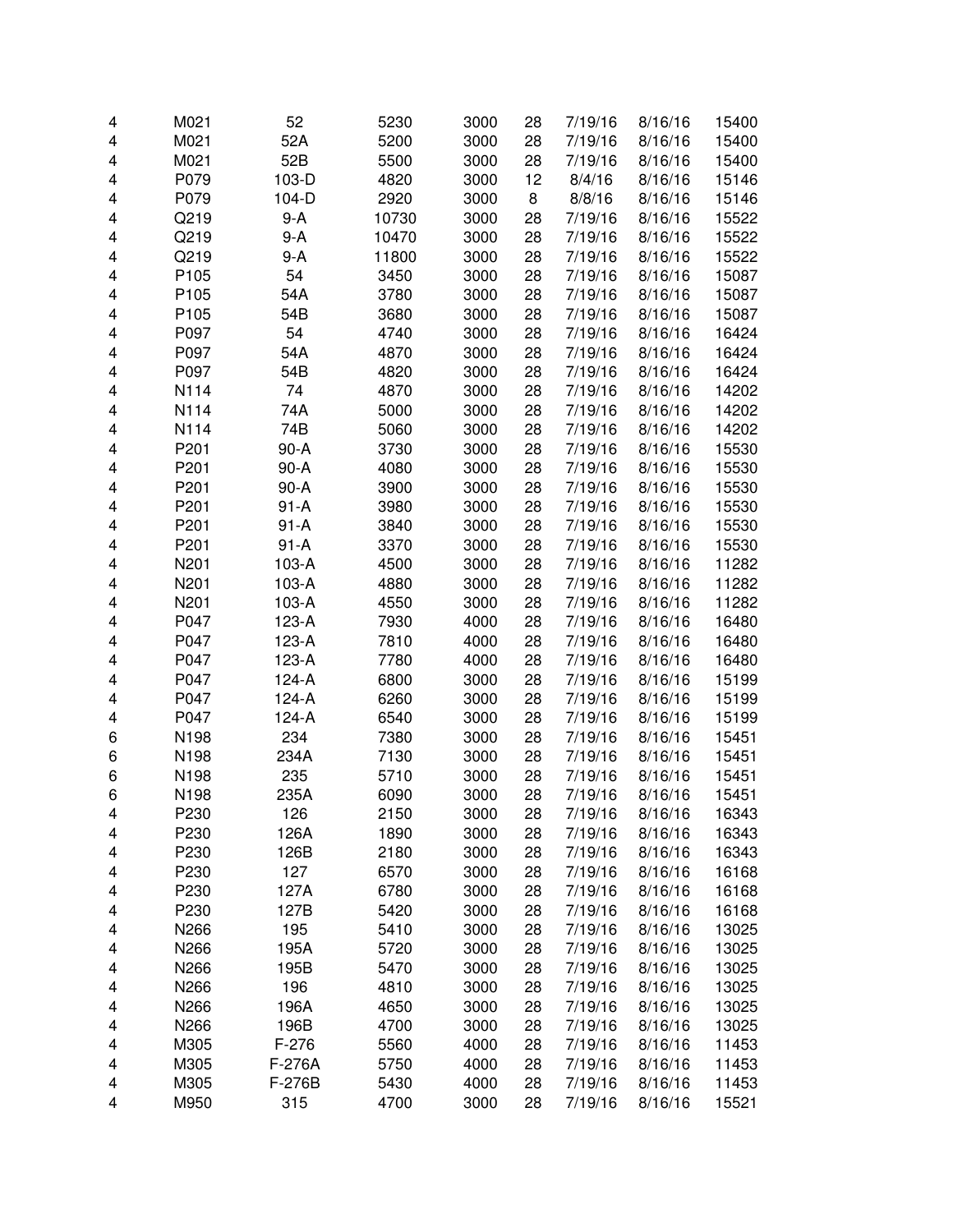| 4 | M950             | 315A            | 5080      | 3000 | 28 | 7/19/16 | 8/16/16 | 15521          |
|---|------------------|-----------------|-----------|------|----|---------|---------|----------------|
| 4 | M950             | 315B            | 5170      | 3000 | 28 | 7/19/16 | 8/16/16 | 15521          |
| 4 | M950             | 316             | 6390      | 3000 | 28 | 7/19/16 | 8/16/16 | 15521          |
| 4 | M950             | 316A            | 6400      | 3000 | 28 | 7/19/16 | 8/16/16 | 15521          |
| 4 | M950             | 316B            | 6250      | 3000 | 28 | 7/19/16 | 8/16/16 | 15521          |
| 4 | L041             | 320-A           | 6110      | 3000 | 28 | 7/19/16 | 8/16/16 | 14369          |
| 4 | L041             | 320-A           | 6450      | 3000 | 28 | 7/19/16 | 8/16/16 | 14369          |
| 4 | L041             | 320-A           | 6470      | 3000 | 28 | 7/19/16 | 8/16/16 | 14369          |
| 4 | L041             | $321 - A$       | 6540      | 3000 | 28 | 7/19/16 | 8/16/16 | 13394          |
| 4 | L041             | $321 - A$       | 6620      | 3000 | 28 | 7/19/16 | 8/16/16 | 13394          |
| 4 | L041             | 321-A           | 6880      | 3000 | 28 | 7/19/16 | 8/16/16 | 13394          |
| 4 | P180             | 33              | 4380      | 3000 | 28 | 7/19/16 | 8/16/16 | 15587          |
| 4 | P180             | 33A             | 4420      | 3000 | 28 | 7/19/16 | 8/16/16 | 15587          |
| 4 | P180             | 33B             | 4430      | 3000 | 28 | 7/19/16 | 8/16/16 | 15587          |
| 4 | P168             | 18C             | 4830      | 3000 | 7  | 8/10/16 | 8/17/16 | 16120          |
| 4 | 114977           | 2A              | 3610      | 3000 | 28 | 7/20/16 | 8/17/16 | 16298          |
| 4 | 114977           | 2A              | 3560      | 3000 | 28 | 7/20/16 | 8/17/16 | 16298          |
| 4 | 114977           | 2A              | 3530      | 3000 | 28 | 7/20/16 | 8/17/16 | 16298          |
| 4 | P265             | 15              | 4280      | 3000 | 28 | 7/20/16 | 8/17/16 | 16249          |
| 4 | P265             | 15A             | 4360      | 3000 | 28 | 7/20/16 | 8/17/16 | 16249          |
| 4 | P265             | 15B             | 4320      | 3000 | 28 | 7/20/16 | 8/17/16 | 16249          |
| 4 | N114             | 75              | 6220      | 3000 | 28 | 7/20/16 | 8/17/16 | 14202          |
| 4 | N114             | 75A             | 0         | 3000 | 28 | 7/20/16 | 8/17/16 | 14202          |
| 4 | N114             | 75A             | 6060      | 3000 | 28 | 7/20/16 | 8/17/16 | 14202          |
| 4 | N114             | 75B             | 6220      | 3000 | 28 | 7/20/16 | 8/17/16 | 14202          |
| 4 | P166             | 6               | 3910      | 4000 | 28 | 7/20/16 | 8/17/16 | 16191          |
|   | P166             | 6A              |           |      |    | 7/20/16 | 8/17/16 |                |
| 4 | P166             | 6B              | 3670      | 4000 | 28 |         | 8/17/16 | 16191          |
| 4 |                  | $F-277$         | 3780      | 4000 | 28 | 7/20/16 |         | 16191          |
| 4 | M305             |                 | $\pmb{0}$ | 4000 | 28 | 7/20/16 | 8/17/16 | 11453          |
| 4 | M305             | $F-277$         | 6790      | 4000 | 28 | 7/20/16 | 8/17/16 | 11453          |
| 4 | M305             | F-277A          | 6840      | 4000 | 28 | 7/20/16 | 8/17/16 | 11453          |
| 4 | M305             | F-277B          | 6860      | 4000 | 28 | 7/20/16 | 8/17/16 | 11453          |
| 4 | Q018             | 2C              | 4380      | 3000 | 28 | 7/20/16 | 8/17/16 | 15524          |
| 4 | Q018             | 2C              | 4790      | 3000 | 14 | 8/3/16  | 8/17/16 | 15524          |
| 4 | P105             | 55              | 3750      | 3000 | 28 | 7/20/16 | 8/17/16 | 15087          |
| 4 | P <sub>105</sub> | 55A             | 3850      | 3000 | 28 | 7/20/16 | 8/17/16 | 15087          |
| 4 | P <sub>105</sub> | 55B             | 3760      | 3000 | 28 | 7/20/16 | 8/17/16 | 15087          |
| 4 | P311             | 8               | 5570      | 3000 | 28 | 7/20/16 | 8/17/16 | <b>CLASS A</b> |
| 4 | P311             | 8A              | 5740      | 3000 | 28 | 7/20/16 | 8/17/16 | <b>CLASS A</b> |
| 4 | P311             | 8B              | 5610      | 3000 | 28 | 7/20/16 | 8/17/16 | <b>CLASS A</b> |
| 4 | P180             | 36              | 4950      | 3000 | 28 | 7/20/16 | 8/17/16 | 15587          |
| 4 | P180             | 36A             | 5080      | 3000 | 28 | 7/20/16 | 8/17/16 | 15587          |
| 4 | P180             | 36B             | 5300      | 3000 | 28 | 7/20/16 | 8/17/16 | 15587          |
| 4 | P246             | 30              | 4670      | 3000 | 28 | 7/20/16 | 8/17/16 | 15391          |
| 4 | P246             | 30A             | 4450      | 3000 | 28 | 7/20/16 | 8/17/16 | 15391          |
| 4 | P246             | 30 <sub>B</sub> | 4340      | 3000 | 28 | 7/20/16 | 8/17/16 | 15391          |
| 4 | N908             | W8              | 5820      | 3000 | 28 | 7/20/16 | 8/17/16 | 16378          |
| 4 | N908             | W8A             | 6130      | 3000 | 28 | 7/20/16 | 8/17/16 | 16378          |
| 4 | N908             | W8B             | 5860      | 3000 | 28 | 7/20/16 | 8/17/16 | 16378          |
| 4 | Q074             | 3               | 5830      | 3000 | 28 | 7/20/16 | 8/17/16 | 16303          |
| 4 | Q074             | 3A              | 5720      | 3000 | 28 | 7/20/16 | 8/17/16 | 16303          |
| 4 | Q074             | 3B              | 5890      | 3000 | 28 | 7/20/16 | 8/17/16 | 16303          |
|   |                  |                 |           |      |    |         |         |                |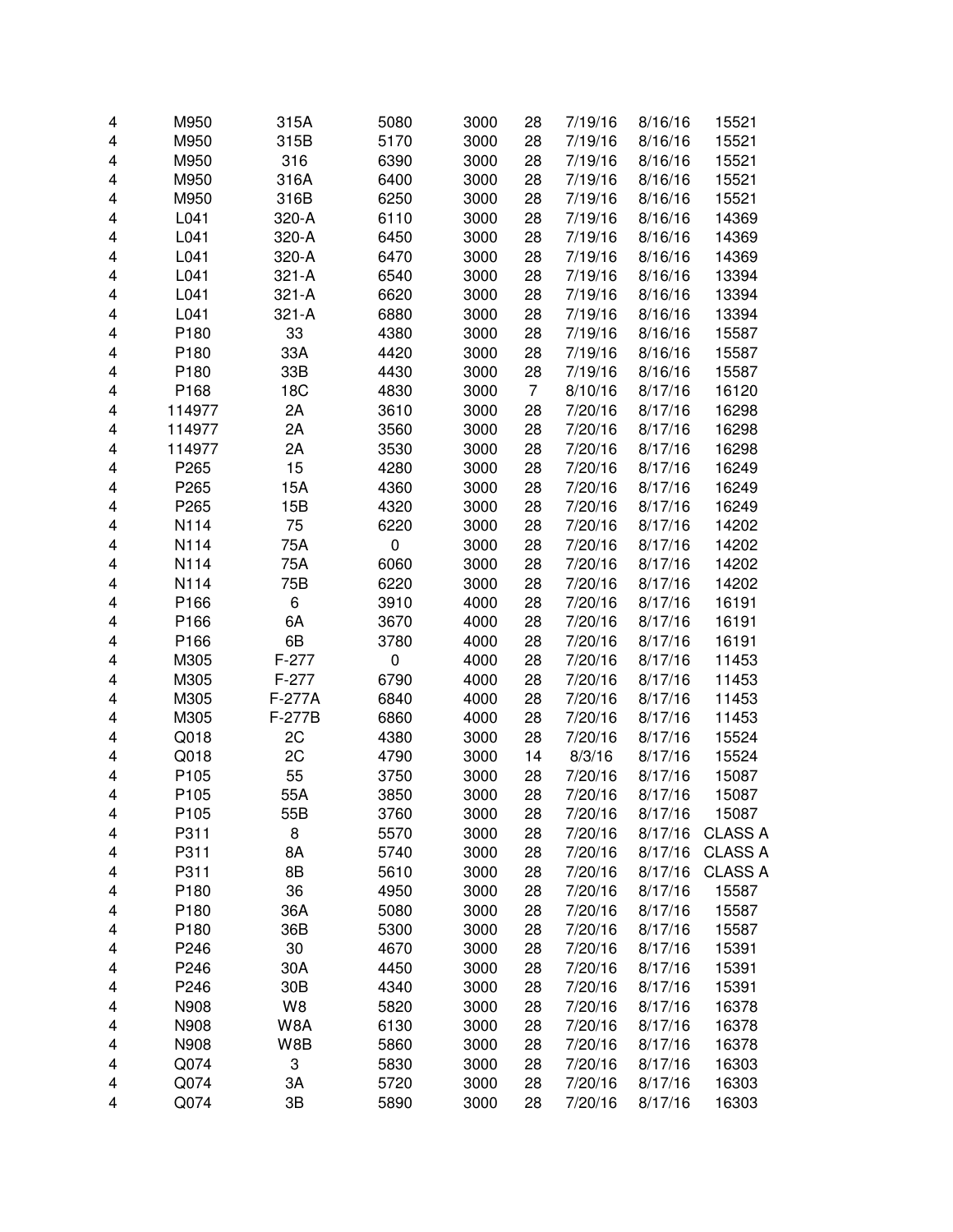| 4 | Q031   | 10   | 5030  | 3000 | 28 | 7/20/16 | 8/17/16 | 15391 |
|---|--------|------|-------|------|----|---------|---------|-------|
| 4 | Q031   | 10A  | 5160  | 3000 | 28 | 7/20/16 | 8/17/16 | 15391 |
| 4 | Q031   | 10B  | 5190  | 3000 | 28 | 7/20/16 | 8/17/16 | 15391 |
| 4 | O41    | 322A | 5100  | 3000 | 28 | 7/20/16 | 8/17/16 | 14369 |
| 4 | O41    | 322A | 5090  | 3000 | 28 | 7/20/16 | 8/17/16 | 14369 |
| 4 | O41    | 322A | 4660  | 3000 | 28 | 7/20/16 | 8/17/16 | 14369 |
| 4 | P201   | 92A  | 5210  | 3000 | 28 | 7/20/16 | 8/17/16 | 15599 |
| 4 | P201   | 92A  | 4980  | 3000 | 28 | 7/20/16 | 8/17/16 | 15599 |
| 4 | P201   | 92A  | 5090  | 3000 | 28 | 7/20/16 | 8/17/16 | 15599 |
| 4 | P047   | 125A | 6690  | 3000 | 28 | 7/20/16 | 8/17/16 | 15199 |
| 4 | P047   | 125A | 6450  | 3000 | 28 | 7/20/16 | 8/17/16 | 15199 |
| 4 | P047   | 125A | 6600  | 3000 | 28 | 7/20/16 | 8/17/16 | 15199 |
| 4 | M010   | 205A | 4670  | 3000 | 28 | 7/20/16 | 8/17/16 | 13221 |
| 4 | M010   | 205A | 4770  | 3000 | 28 | 7/20/16 | 8/17/16 | 13221 |
| 4 | M010   | 205A | 4640  | 3000 | 28 | 7/20/16 | 8/17/16 | 13221 |
| 4 | L139   | 2A   | 5640  | 3000 | 28 | 7/20/16 | 8/17/16 | 16284 |
|   |        |      |       |      |    |         |         |       |
| 4 | L139   | 2A   | 5790  | 3000 | 28 | 7/20/16 | 8/17/16 | 16284 |
| 4 | L139   | 2A   | 5590  | 3000 | 28 | 7/20/16 | 8/17/16 | 16284 |
| 4 | L139   | 1A   | 4920  | 3000 | 28 | 7/20/16 | 8/17/16 | 16284 |
| 4 | L139   | 1A   | 5030  | 3000 | 28 | 7/20/16 | 8/17/16 | 16284 |
| 4 | L139   | 1A   | 4900  | 3000 | 28 | 7/20/16 | 8/17/16 | 16284 |
| 4 | Q040   | 2A   | 6300  | 3000 | 28 | 7/20/16 | 8/17/16 | 16126 |
| 4 | Q040   | 2A   | 6400  | 3000 | 28 | 7/20/16 | 8/17/16 | 16126 |
| 4 | Q040   | 2A   | 7090  | 3000 | 28 | 7/20/16 | 8/17/16 | 16126 |
| 4 | Q219   | 10A  | 10690 | 4000 | 28 | 7/20/16 | 8/17/16 | 15522 |
| 4 | Q219   | 10A  | 11320 | 4000 | 28 | 7/20/16 | 8/17/16 | 15522 |
| 4 | Q219   | 10A  | 11360 | 4000 | 28 | 7/20/16 | 8/17/16 | 15522 |
| 4 | Q219   | 1A   | 2300  | 5000 | 28 | 7/20/16 | 8/17/16 |       |
| 4 | Q219   | 1B   | 2280  | 3000 | 28 | 7/20/16 | 8/17/16 |       |
| 4 | Q219   | 1C   | 2260  | 3000 | 28 | 7/20/16 | 8/17/16 |       |
| 4 | P216   | 17   | 6570  | 4000 | 28 | 7/20/16 | 8/17/16 | 13307 |
| 4 | P216   | 17A  | 7010  | 4000 | 28 | 7/20/16 | 8/17/16 | 13307 |
| 4 | P216   | 17B  | 6370  | 4000 | 28 | 7/20/16 | 8/17/16 | 13307 |
| 4 | M950   | 317  | 5530  | 3000 | 28 | 7/20/16 | 8/17/16 | 15521 |
| 4 | M950   | 317A | 5450  | 3000 | 28 | 7/20/16 | 8/17/16 | 15521 |
| 4 | M950   | 317B | 5520  | 3000 | 28 | 7/20/16 | 8/17/16 | 15521 |
| 4 | N357   | 52   | 5100  | 3000 | 28 | 7/20/16 | 8/17/16 | 15270 |
| 4 | N357   | 52A  | 4710  | 3000 | 28 | 7/20/16 | 8/17/16 | 15270 |
| 4 | N357   | 52B  | 5080  | 3000 | 28 | 7/20/16 | 8/17/16 | 15270 |
| 4 | N357   | 51   | 5370  | 3000 | 28 | 7/20/16 | 8/17/16 | 16127 |
| 4 | N357   | 51A  | 5250  | 3000 | 28 | 7/20/16 | 8/17/16 | 16127 |
| 4 | N357   | 51B  | 5450  | 3000 | 28 | 7/20/16 | 8/17/16 | 16127 |
| 4 | 114944 | 22   | 6780  | 3000 | 28 | 7/20/16 | 8/17/16 | 16422 |
| 4 | 114944 | 22A  | 6870  | 3000 | 28 | 7/20/16 | 8/17/16 | 16422 |
| 4 | 115745 | 71   | 8090  | 3000 | 28 | 7/20/16 | 8/17/16 | 16360 |
| 4 | 115745 | 71A  | 7700  | 3000 | 28 | 7/20/16 | 8/17/16 | 16360 |
| 4 | 115745 | 71B  | 7670  | 3000 | 28 | 7/20/16 | 8/17/16 | 16360 |
| 4 | P327   | 8    | 6660  | 3000 | 28 | 7/20/16 | 8/17/16 | 16431 |
| 4 | P327   | 8A   | 6780  | 3000 | 28 | 7/20/16 | 8/17/16 | 16431 |
| 4 | P327   | 8B   | 6720  | 3000 | 28 | 7/20/16 | 8/17/16 | 16431 |
| 4 | P016   | 16   | 6150  | 4000 | 28 | 7/20/16 | 8/17/16 | 13307 |
| 4 | P016   |      |       |      |    |         |         |       |
|   |        | 16A  | 5850  | 4000 | 28 | 7/20/16 | 8/17/16 | 13307 |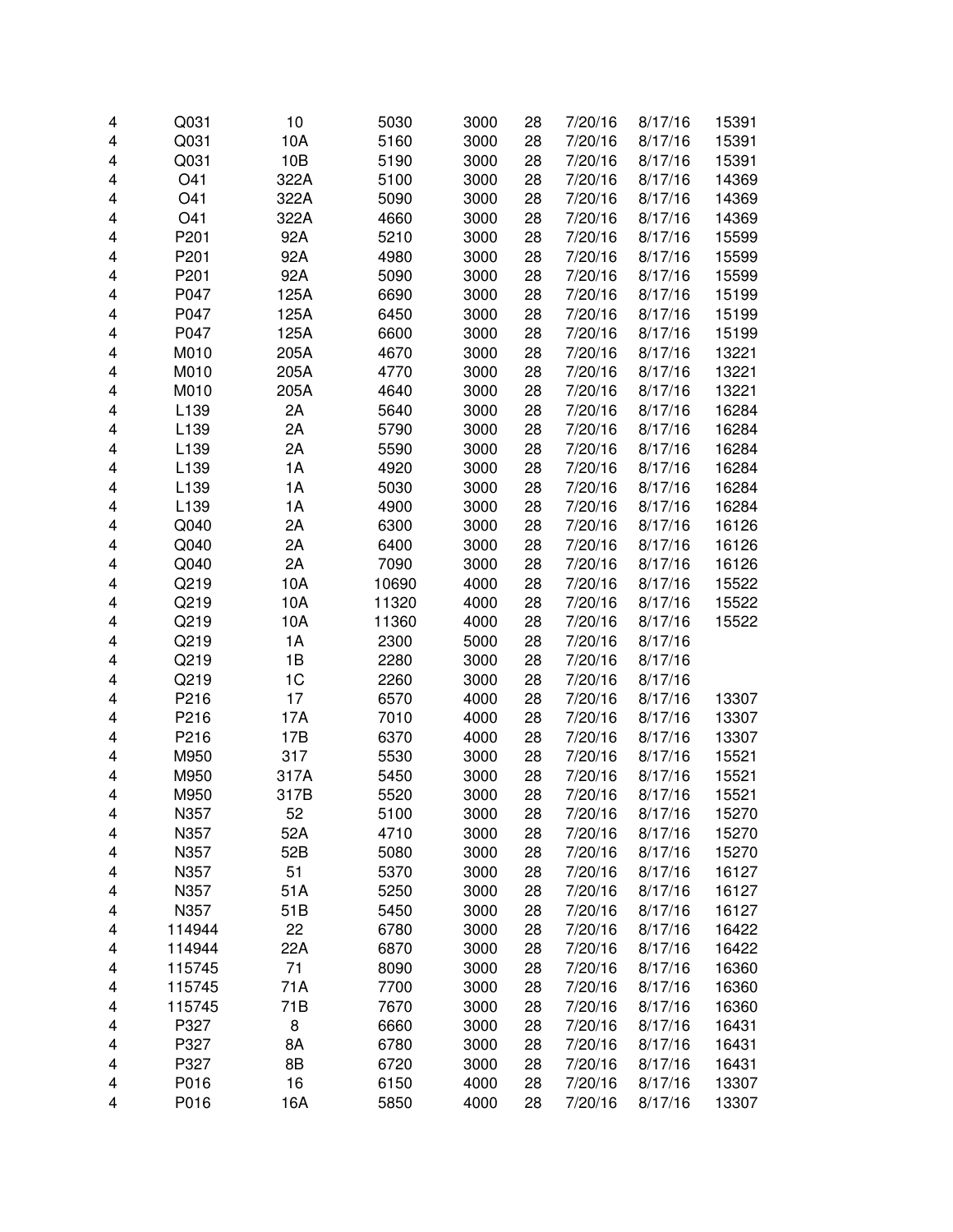| 4 | P016             | 16B            | 6210 | 4000 | 28 | 7/20/16 | 8/17/16 | 13307 |
|---|------------------|----------------|------|------|----|---------|---------|-------|
| 4 | P247             | 51             | 5000 | 3000 | 28 | 7/20/16 | 8/17/16 | 16130 |
| 4 | P247             | 51A            | 5450 | 3000 | 28 | 7/20/16 | 8/17/16 | 16130 |
| 4 | P247             | 51B            | 5040 | 3000 | 28 | 7/20/16 | 8/17/16 | 16130 |
| 4 | P926             | 8C             | 3450 | 4000 | 5  | 8/11/16 | 8/17/16 | 16466 |
| 4 | P926             | 9C             | 3840 | 4000 | 5  | 8/12/16 | 8/17/16 | 16466 |
| 4 | P079             | 103-C          | 4420 | 3000 | 14 | 8/4/16  | 8/18/16 | 15146 |
| 4 | 114977           | 3              | 4470 | 3000 | 28 | 7/21/16 | 8/18/16 | 16298 |
| 4 | 114977           | ЗA             | 4390 | 3000 | 28 | 7/21/16 | 8/18/16 | 16298 |
| 4 | 114977           | ЗA             | 4370 | 3000 | 28 | 7/21/16 | 8/18/16 | 16298 |
| 4 | P229             | 6              | 5650 | 3000 | 28 | 7/21/16 | 8/18/16 | 16166 |
| 4 | P229             | 6A             | 5630 | 3000 | 28 | 7/21/16 | 8/18/16 | 16166 |
| 4 | P229             | 6B             | 6270 | 3000 | 28 | 7/21/16 | 8/18/16 | 16166 |
| 4 | P230             | 118            | 5430 | 3000 | 33 | 7/13/16 | 8/18/16 | 16417 |
| 4 | P230             | 118A           | 5100 | 3000 | 33 | 7/13/16 | 8/18/16 | 16417 |
| 4 | P230             | 118B           | 5550 | 3000 | 33 | 7/13/16 | 8/18/16 | 16417 |
| 4 | P265             | 16             | 5230 | 3000 | 28 | 7/21/16 | 8/18/16 | 16249 |
| 4 | P265             | 16A            | 5040 | 3000 | 28 | 7/21/16 | 8/18/16 | 16249 |
| 4 | P265             | 16B            | 5070 | 3000 | 28 | 7/21/16 | 8/18/16 | 16249 |
| 4 | P180             | 37             | 4860 | 3000 | 28 | 7/21/16 | 8/18/16 | 15587 |
| 4 | P180             | 37A            | 4830 | 3000 | 28 | 7/21/16 | 8/18/16 | 15587 |
| 4 | P180             | 37B            | 4860 | 3000 | 28 | 7/21/16 | 8/18/16 | 15587 |
| 4 | P180             | 38             | 4630 | 3000 | 28 | 7/21/16 | 8/18/16 | 15587 |
| 4 | P180             | 38A            | 4170 | 3000 | 28 | 7/21/16 | 8/18/16 | 15587 |
| 4 | P180             | 38B            | 4630 | 3000 | 28 | 7/21/16 | 8/18/16 | 15587 |
| 4 | N307             | 103            | 5970 | 3500 | 28 | 7/21/16 | 8/18/16 | 15056 |
| 4 | N307             | 103A           | 5650 | 3500 | 28 | 7/21/16 | 8/18/16 | 15056 |
| 4 | N307             | 103B           | 5940 | 3500 | 28 | 7/21/16 | 8/18/16 | 15056 |
| 4 | N307             | 104            | 5780 | 3500 | 28 | 7/21/16 | 8/18/16 | 15056 |
| 4 | N307             | 104A           | 6080 | 3500 | 28 | 7/21/16 | 8/18/16 | 15056 |
| 4 | N307             | 104B           | 5980 | 3500 | 28 | 7/21/16 | 8/18/16 | 15056 |
| 4 | N307             | 105            | 6140 | 3500 | 28 | 7/21/16 | 8/18/16 | 15056 |
| 4 | N307             | 105A           | 6240 | 3500 | 28 | 7/21/16 | 8/18/16 | 15056 |
| 4 | N307             | 105B           | 6100 | 3500 | 28 | 7/21/16 | 8/18/16 | 15056 |
| 4 | P230             | 129            | 4810 | 4000 | 28 | 7/21/16 | 8/18/16 | 15050 |
| 4 | P230             | 129A           | 4610 | 4000 | 28 | 7/21/16 | 8/18/16 | 15050 |
| 4 | P <sub>230</sub> | 129B           | 4760 | 4000 | 28 | 7/21/16 | 8/18/16 | 15050 |
| 4 | P230             | 130            | 5520 | 4000 | 28 | 7/21/16 | 8/18/16 | 16194 |
| 4 | P230             | 130A           | 5480 | 4000 | 28 | 7/21/16 | 8/18/16 | 16194 |
| 4 | P230             | 130B           | 5160 | 4000 | 28 | 7/21/16 | 8/18/16 | 16194 |
| 4 | P230             | 131            | 4940 | 3000 | 28 | 7/21/16 | 8/18/16 | 16417 |
| 4 | P230             | 131A           | 4730 | 3000 | 28 | 7/21/16 | 8/18/16 | 16417 |
| 4 | P230             | 131A           | 5020 | 3000 | 28 | 7/21/16 | 8/18/16 | 16417 |
| 4 | N198             | 236            | 3780 | 3000 | 28 | 7/21/16 | 8/18/16 | 13034 |
| 4 | N198             | 236A           | 3780 | 3000 | 28 | 7/21/16 | 8/18/16 | 13034 |
| 4 | N198             | 236B           | 3700 | 3000 | 28 | 7/21/16 | 8/18/16 | 13034 |
| 4 | M305             | DB-273         | 8930 | 4000 | 28 | 7/21/16 | 8/18/16 | 13387 |
| 4 | M305             | <b>DB-273A</b> | 8700 | 4000 | 28 | 7/21/16 | 8/18/16 | 13387 |
| 4 | M305             | <b>DB-273B</b> | 9130 | 4000 | 28 | 7/21/16 | 8/18/16 | 13387 |
| 4 | M950             | 318            | 5790 | 3000 | 28 | 7/21/16 | 8/18/16 | 15520 |
| 4 | M950             | 319A           | 5840 | 3000 | 28 | 7/21/16 | 8/18/16 | 15520 |
| 4 | M950             | 319B           | 5940 | 3000 | 28 | 7/21/16 | 8/18/16 | 15520 |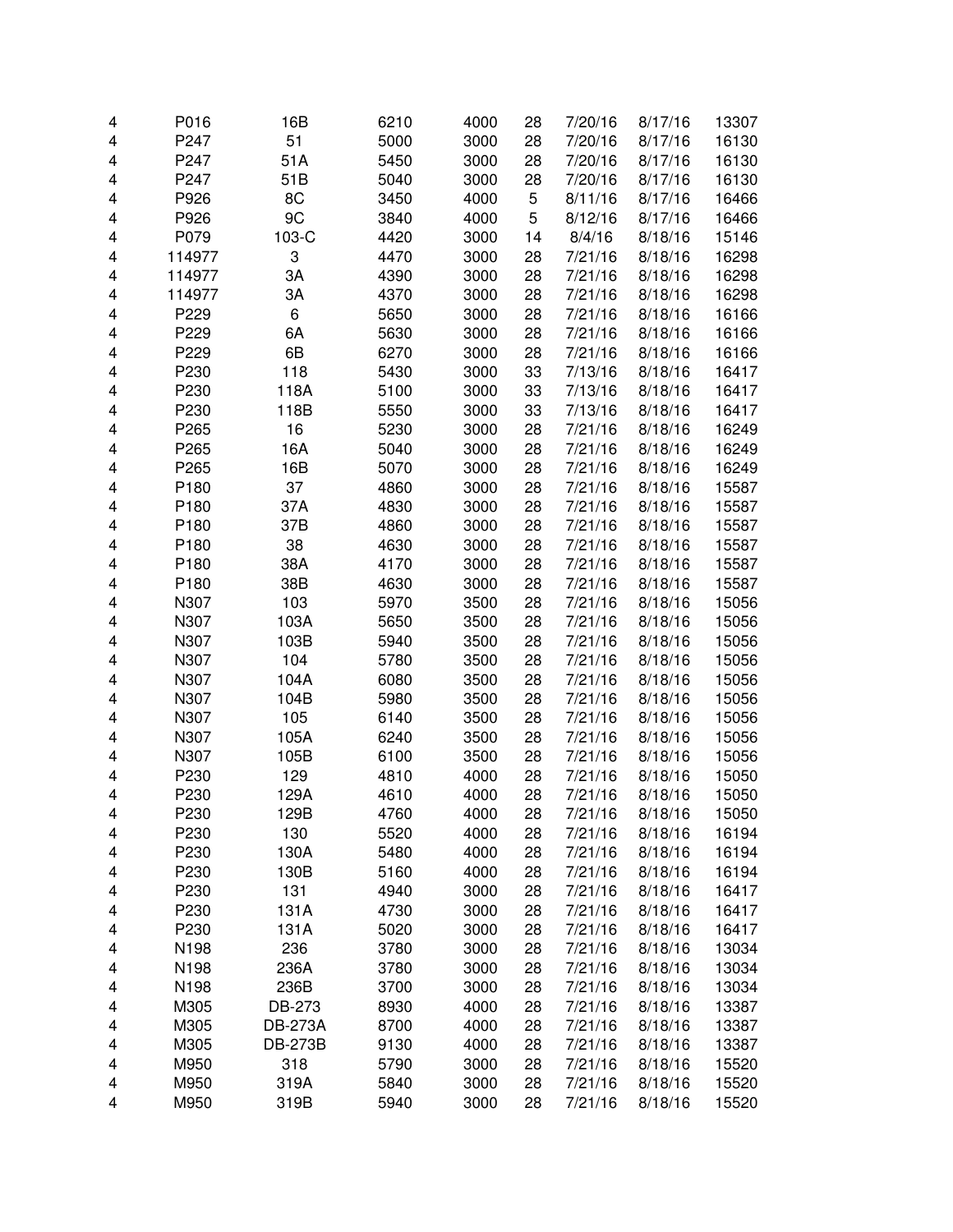| 4 | M950             | 318        | 4950 | 3000 | 28 | 7/21/16 | 8/18/16 | 15521  |
|---|------------------|------------|------|------|----|---------|---------|--------|
| 4 | M950             | 318A       | 5080 | 3000 | 28 | 7/21/16 | 8/18/16 | 15521  |
| 4 | M950             | 318B       | 5260 | 3000 | 28 | 7/21/16 | 8/18/16 | 15521  |
| 4 | Q219             | 2A         | 4320 | 3000 | 28 | 7/21/16 | 8/18/16 | 16461  |
| 4 | Q219             | 2B         | 4210 | 3000 | 28 | 7/21/16 | 8/18/16 | 16461  |
|   | Q219             | 2C         |      |      |    |         |         |        |
| 4 |                  |            | 4510 | 3000 | 28 | 7/21/16 | 8/18/16 | 16461  |
| 4 | L139             | ЗA         | 5450 | 3000 | 28 | 7/21/16 | 8/18/16 | 16284  |
| 4 | L139             | 3A         | 5280 | 3000 | 28 | 7/21/16 | 8/18/16 | 16284  |
| 4 | L139             | 3A         | 5530 | 3000 | 28 | 7/21/16 | 8/18/16 | 16284  |
| 4 | L139             | 4A         | 5650 | 3000 | 28 | 7/21/16 | 8/18/16 | 16284  |
| 4 | L139             | 4A         | 5450 | 3000 | 28 | 7/21/16 | 8/18/16 | 16284  |
| 4 | L139             | 4A         | 340  | 3000 | 28 | 7/21/16 | 8/18/16 | 16284  |
| 4 | L139             | 4A         | 5470 | 3000 | 28 | 7/21/16 | 8/18/16 | 16284  |
| 4 | N908             | W9         | 5230 | 3000 | 28 | 7/21/16 | 8/18/16 | 16378  |
| 4 | N908             | W9A        | 5440 | 3000 | 28 | 7/21/16 | 8/18/16 | 16378  |
| 4 | N908             | W9B        | 5680 | 3000 | 28 | 7/21/16 | 8/18/16 | 16378  |
| 4 | Q031             | 11         | 5180 | 3000 | 28 | 7/21/16 | 8/18/16 | 15391  |
| 4 | Q031             | 11A        | 5430 | 3000 | 28 | 7/21/16 | 8/18/16 | 15391  |
| 4 | Q031             | 11B        | 5080 | 3000 | 28 | 7/21/16 | 8/18/16 | 15391  |
| 4 | P929             | 13         | 5180 | 3000 | 28 | 7/21/16 | 8/18/16 | 16255  |
| 4 | P929             | 13A        | 5180 | 3000 | 28 | 7/21/16 | 8/18/16 | 16255  |
| 4 | P929             | 13B        | 5580 | 3000 | 28 | 7/21/16 | 8/18/16 | 16255  |
| 4 | P261             | 19         | 5930 | 3000 | 28 | 7/21/16 | 8/18/16 | 14339  |
| 4 | P261             | 19A        | 6110 | 3000 | 28 | 7/21/16 | 8/18/16 | 14339  |
| 4 | P <sub>261</sub> | 19B        | 6220 | 3000 | 28 | 7/21/16 | 8/18/16 | 14339  |
| 4 | P190             | 22         | 7340 | 4000 | 28 | 7/21/16 | 8/18/16 | 13013  |
| 4 | P190             | 22A        | 7500 | 4000 | 28 | 7/21/16 | 8/18/16 | 13013  |
| 4 | P190             | 22B        | 7770 | 4000 | 28 | 7/21/16 | 8/18/16 | 13013  |
| 4 | P190             | <b>22C</b> | 7600 | 4000 | 28 | 7/21/16 | 8/18/16 | 13013  |
| 4 | P190             | 22D        | 7760 | 4000 | 28 | 7/21/16 | 8/18/16 | 13013  |
| 4 | P190             | 22E        | 7360 | 4000 | 28 | 7/21/16 | 8/18/16 | 13013  |
| 4 | M021             | 53         | 5070 | 3000 | 28 | 7/21/16 | 8/18/16 | 15400  |
| 4 | M021             | 53A        | 4960 | 3000 | 28 | 7/21/16 | 8/18/16 | 15400  |
| 4 | M021             | 53B        | 5020 | 3000 | 28 | 7/21/16 | 8/18/16 | 15400  |
| 4 | P246             | 31         | 4320 | 3000 | 28 | 7/21/16 | 8/18/16 | 15391  |
| 4 | P246             | 31A        | 4320 | 3000 | 28 | 7/21/16 | 8/18/16 | 15391  |
| 4 | P246             | 31 B       | 4390 | 3000 | 28 | 7/21/16 | 8/18/16 | 15391  |
| 4 | 114944           | 23         | 4390 | 3000 | 28 | 7/21/16 | 8/18/16 |        |
| 4 | 114944           | 23A        | 4670 | 3000 | 28 | 7/21/16 | 8/18/16 |        |
| 4 | N357             | 53         | 5190 | 3000 | 28 | 7/21/16 | 8/18/16 | 16127  |
| 4 | N357             | 53A        | 5170 | 3000 | 28 | 7/21/16 | 8/18/16 | 16127  |
| 4 | N357             | 53B        | 5280 | 3000 | 28 | 7/21/16 | 8/18/16 | 16127  |
| 4 | N307             | 102        | 6200 | 3500 | 28 | 7/21/16 | 8/18/16 | 15056  |
| 4 | N307             | 102A       | 6330 | 3500 | 28 | 7/21/16 | 8/18/16 | 15056  |
| 4 | N307             | 102B       | 6330 | 3500 | 28 | 7/21/16 | 8/18/16 | 15056  |
|   | P201             | 93-A       | 5600 |      |    | 7/21/16 |         |        |
| 4 |                  |            |      | 3000 | 28 |         | 8/18/16 | 15599  |
| 4 | P201             | 93-A       | 5700 | 3000 | 28 | 7/21/16 | 8/18/16 | 15599  |
| 4 | P201             | 93-A       | 5750 | 3000 | 28 | 7/21/16 | 8/18/16 | 15599  |
| 4 | P247             | 53         | 5830 | 3000 | 28 | 7/21/16 | 8/18/16 | 16130  |
| 4 | P247             | 53A        | 5670 | 3000 | 28 | 7/21/16 | 8/18/16 | 16130  |
| 4 | P247             | 53B        | 5830 | 3000 | 28 | 7/21/16 | 8/18/16 | 16130  |
| 4 | N343             | 82A        | 5690 | 3000 | 28 | 7/21/16 | 8/18/16 | 620003 |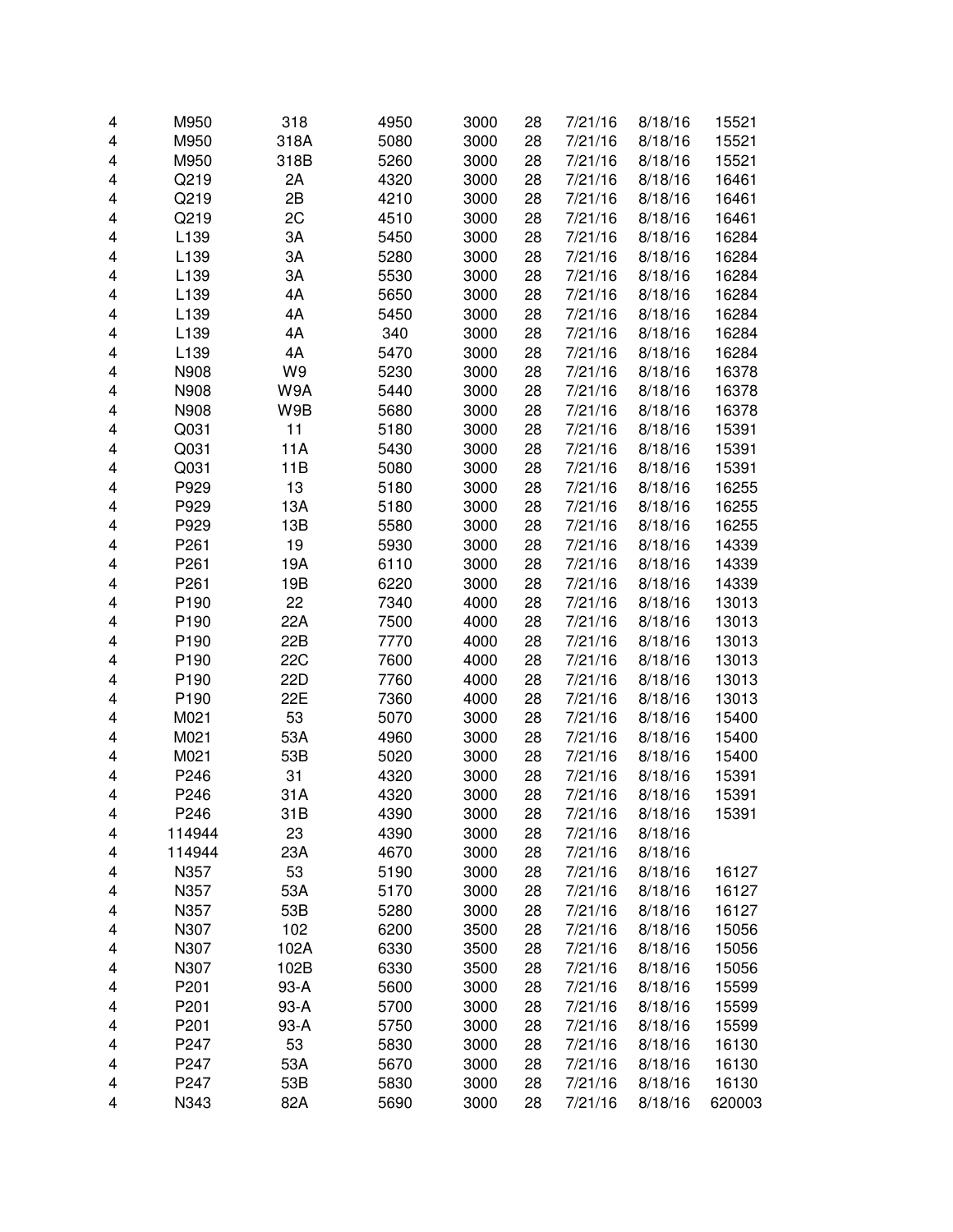| 4    | N343             | 82A            | 5940         | 3000 | 28       | 7/21/16 | 8/18/16 | 620003 |
|------|------------------|----------------|--------------|------|----------|---------|---------|--------|
| 4    | N343             | 82A            | 5830         | 3000 | 28       | 7/21/16 | 8/18/16 | 620003 |
| 1.84 | <b>ROCK CORE</b> | B <sub>5</sub> | 18828.51     |      |          |         | 8/18/16 |        |
| 1.84 | <b>ROCK CORE</b> | <b>B5-2</b>    | 12420.84     |      |          |         | 8/18/16 |        |
| 1.84 | <b>ROCK CORE</b> | <b>B5-3</b>    | 11409.55     |      |          |         | 8/18/16 |        |
| 4    | P047             | 126A           | 6710         | 3000 | 28       | 7/22/16 | 8/19/16 | 15199  |
| 4    | P047             | 127A           | 7110         | 3000 | 28       | 7/22/16 | 8/19/16 | 15199  |
| 4    | P047             | 127A           | 6730         | 3000 | 28       | 7/22/16 | 8/19/16 | 15199  |
| 4    | P047             | 126A           | 5560         | 3000 | 28       | 7/22/16 | 8/19/16 | 15199  |
| 4    | P047             | 126A           | 5290         | 3000 | 28       | 7/22/16 | 8/19/16 | 15199  |
| 4    | P047             | 126A           | 5800         | 3000 | 28       | 7/22/16 | 8/19/16 | 15199  |
| 4    | N228             | 76D            | 4390         | 3000 | 14       | 8/5/16  | 8/19/16 | 16128  |
| 4    | J363             | 186A           | 5030         | 3000 | 28       | 7/22/16 | 8/19/16 |        |
| 4    | J363             | 186A           | 5170         | 3000 | 28       | 7/22/16 | 8/19/16 |        |
| 4    | J363             | 186A           | 4790         | 3000 | 28       | 7/22/16 | 8/19/16 |        |
| 4    | M010             | 206            | 4120         | 3000 | 28       | 7/22/16 | 8/19/16 | 13221  |
| 4    | M010             | 206            | 4160         | 3000 | 28       | 7/22/16 | 8/19/16 | 13221  |
| 4    | M010             | 206            | 4250         | 3000 | 28       | 7/22/16 | 8/19/16 | 13221  |
| 4    | P201             | 94A            | 2480         | 4000 | 28       | 7/22/16 | 8/19/16 | 15599  |
| 4    | P201             | 94A            | 2420         | 4000 | 28       | 7/22/16 | 8/19/16 | 15599  |
| 4    | P201             | 94A            | 2440         | 4000 | 28       | 7/22/16 | 8/19/16 | 15599  |
| 4    | P230             | 133            | 4920         | 3000 | 28       | 7/22/16 | 8/19/16 | 16217  |
| 4    | P230             | 133            | 4970         | 3000 | 28       | 7/22/16 | 8/19/16 | 16217  |
| 4    | P230             | 133            | 5010         | 3000 | 28       | 7/22/16 | 8/19/16 | 16217  |
| 4    | P230             | 132            | 4300         | 3000 | 28       | 7/22/16 | 8/19/16 | 16417  |
| 4    | P230             | 132A           | 4450         | 3000 | 28       | 7/22/16 | 8/19/16 | 16417  |
| 4    | P230             | 132B           | 4680         | 3000 | 28       | 7/22/16 | 8/19/16 | 16417  |
| 4    | P180             | 39C            | 5370         | 3000 | 28       | 7/22/16 | 8/19/16 | 15587  |
| 4    | P180             | 39D            | 5260         | 3000 | 28       | 7/22/16 | 8/19/16 | 15587  |
| 4    | P180             | 39E            | 5460         | 3000 | 28       | 7/22/16 | 8/19/16 | 15587  |
| 4    | N198             | 238            | 5260         | 3000 | 28       | 7/22/16 | 8/19/16 | 13034  |
| 4    | N198             | 238A           | 4820         |      |          | 7/22/16 | 8/19/16 | 13034  |
| 4    | N198             | 238C           |              | 3000 | 28<br>28 | 7/22/16 | 8/19/16 | 13034  |
|      |                  | 39             | 5610<br>5220 | 3000 |          |         |         |        |
| 4    | P180             |                |              | 3000 | 28       | 7/22/16 | 8/19/16 | 15587  |
| 4    | P180             | 39A            | 4740         | 3000 | 28       | 7/22/16 | 8/19/16 | 15587  |
| 4    | P180             | 39B            | 5220         | 3000 | 28       | 7/22/16 | 8/19/16 | 15587  |
| 4    | N307             | 107            | 6810         | 3500 | 28       | 7/22/16 | 8/19/16 | 15056  |
| 4    | N307             | 107A           | 7330         | 3500 | 28       | 7/22/16 | 8/19/16 | 15056  |
| 4    | N307             | 107B           | 6980         | 3500 | 28       | 7/22/16 | 8/19/16 | 15056  |
| 4    | P <sub>261</sub> | 21             | 6320         | 3000 | 28       | 7/22/16 | 8/19/16 | 14339  |
| 4    | P <sub>261</sub> | 21A            | 6280         | 3000 | 28       | 7/22/16 | 8/19/16 | 14339  |
| 4    | P261             | 21B            | 5540         | 3000 | 28       | 7/22/16 | 8/19/16 | 14339  |
| 4    | N307             | 106            | 6640         | 3500 | 28       | 7/22/16 | 8/19/16 | 15056  |
| 4    | N307             | 106A           | 7250         | 3500 | 28       | 7/22/16 | 8/19/16 | 15056  |
| 4    | N307             | 106B           | 7000         | 3500 | 28       | 7/22/16 | 8/19/16 | 15056  |
| 4    | N908             | W10            | 5000         | 3000 | 28       | 7/22/16 | 8/19/16 | 16378  |
| 4    | N908             | <b>W10A</b>    | 4620         | 3000 | 28       | 7/22/16 | 8/19/16 | 16378  |
| 4    | N908             | <b>W10B</b>    | 4990         | 3000 | 28       | 7/22/16 | 8/19/16 | 16378  |
| 4    | N357             | 55             | 6500         | 3000 | 28       | 7/22/16 | 8/19/16 | 16127  |
| 4    | N357             | 55A            | 5190         | 3000 | 28       | 7/22/16 | 8/19/16 | 16127  |
| 4    | N357             | 55B            | 5720         | 3000 | 28       | 7/22/16 | 8/19/16 | 16127  |
| 4    | N357             | 54             | 5250         | 3000 | 28       | 7/22/16 | 8/19/16 | 16128  |